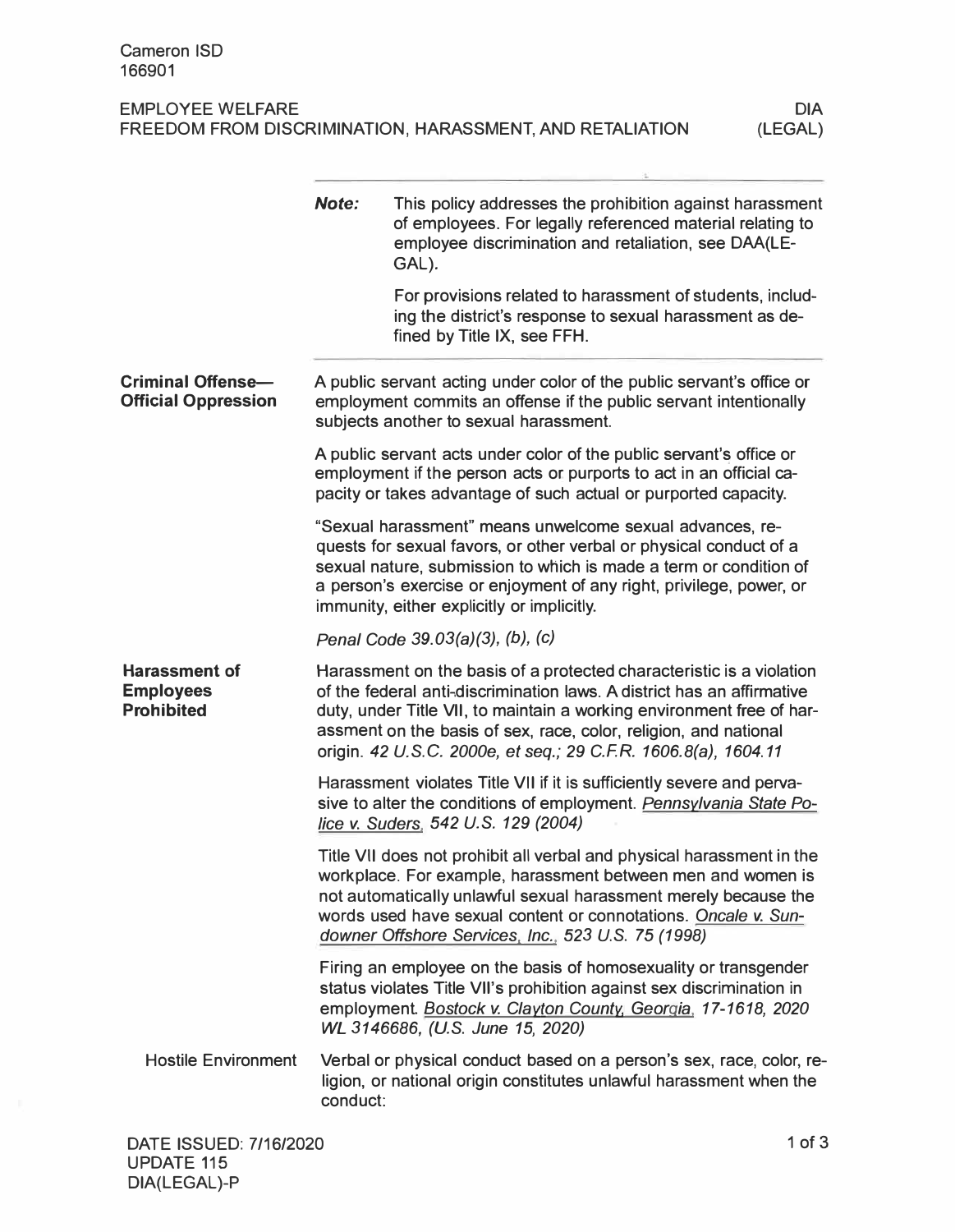EMPLOYEE WELFARE

FREEDOM FROM DISCRIMINATION, HARASSMENT, AND RETALIATION

|                                             | 1.                                                                                                                                                                                                                                                                                                                                                                                                     | Has the purpose or effect of creating an intimidating, hostile,<br>or offensive working environment;                                                                                                  |  |
|---------------------------------------------|--------------------------------------------------------------------------------------------------------------------------------------------------------------------------------------------------------------------------------------------------------------------------------------------------------------------------------------------------------------------------------------------------------|-------------------------------------------------------------------------------------------------------------------------------------------------------------------------------------------------------|--|
|                                             | 2.                                                                                                                                                                                                                                                                                                                                                                                                     | Has the purpose or effect of unreasonably interfering with an<br>individual's work performance; or                                                                                                    |  |
|                                             | 3.                                                                                                                                                                                                                                                                                                                                                                                                     | Otherwise adversely affects an individual's employment op-<br>portunities.                                                                                                                            |  |
|                                             | 1606.8                                                                                                                                                                                                                                                                                                                                                                                                 | Pennsylvania State Police v. Suders, 542 U.S. 129 (2004); Nat'l<br>Railroad Passenger Corp. v. Morgan, 536 U.S. 101 (2002); Meritor<br>Savings Bank v. Vinson, 477 U.S. 57 (1986); 29 C.F.R. 1604.11, |  |
| <b>Quid Pro Quo</b>                         |                                                                                                                                                                                                                                                                                                                                                                                                        | Conduct of a sexual nature also constitutes harassment when:                                                                                                                                          |  |
|                                             | 1 <sub>1</sub>                                                                                                                                                                                                                                                                                                                                                                                         | Submission to such conduct is made either explicitly or implic-<br>itly a term or condition of an individual's employment; or                                                                         |  |
|                                             | 2.                                                                                                                                                                                                                                                                                                                                                                                                     | Submission to or rejection of such conduct by an individual is<br>used as the basis for employment decisions affecting the indi-<br>vidual.                                                           |  |
|                                             |                                                                                                                                                                                                                                                                                                                                                                                                        | 29 C.F.R. 1604.11(a)                                                                                                                                                                                  |  |
| <b>Same-Sex Sexual</b><br><b>Harassment</b> | Same-sex sexual harassment constitutes sexual harassment.<br>Oncale v. Sundowner Offshore Services, Inc., 523 U.S. 75 (1998)                                                                                                                                                                                                                                                                           |                                                                                                                                                                                                       |  |
| <b>Harassment Policy</b>                    | A district should take all steps necessary to prevent sexual harass-<br>ment from occurring, such as affirmatively raising the subject, ex-<br>pressing strong disapproval, developing appropriate penalties, in-<br>forming employees of their right to raise and how to raise the issue<br>of harassment under Title VII, and developing methods to sensitize<br>all concerned. 29 C.F.R. 1604.11(f) |                                                                                                                                                                                                       |  |
| <b>Corrective Action</b>                    | A district is responsible for acts of unlawful harassment by fellow<br>employees and by nonemployees if the district, its agents, or its su-<br>pervisory employees knew or should have known of the conduct,<br>unless the district takes immediate and appropriate corrective ac-<br>tion. 29 C.F.R. 1604.11(d), (e), 1606.8(d), (e)                                                                 |                                                                                                                                                                                                       |  |
|                                             | When no tangible employment action is taken, a district may raise<br>the following affirmative defense:                                                                                                                                                                                                                                                                                                |                                                                                                                                                                                                       |  |
|                                             | 1.                                                                                                                                                                                                                                                                                                                                                                                                     | That the district exercised reasonable care to prevent and<br>promptly correct any harassing behavior; and                                                                                            |  |
|                                             | 2.                                                                                                                                                                                                                                                                                                                                                                                                     | That the employee unreasonably failed to take advantage of<br>any preventive or corrective opportunities provided by the em-<br>ployer or to avoid harm otherwise.                                    |  |
|                                             |                                                                                                                                                                                                                                                                                                                                                                                                        | Burlington Industries, Inc. v. Ellerth, 524 U.S. 742 (1998); Faragher<br>v. City of Boca Raton, 524 U.S. 775 (1998)                                                                                   |  |